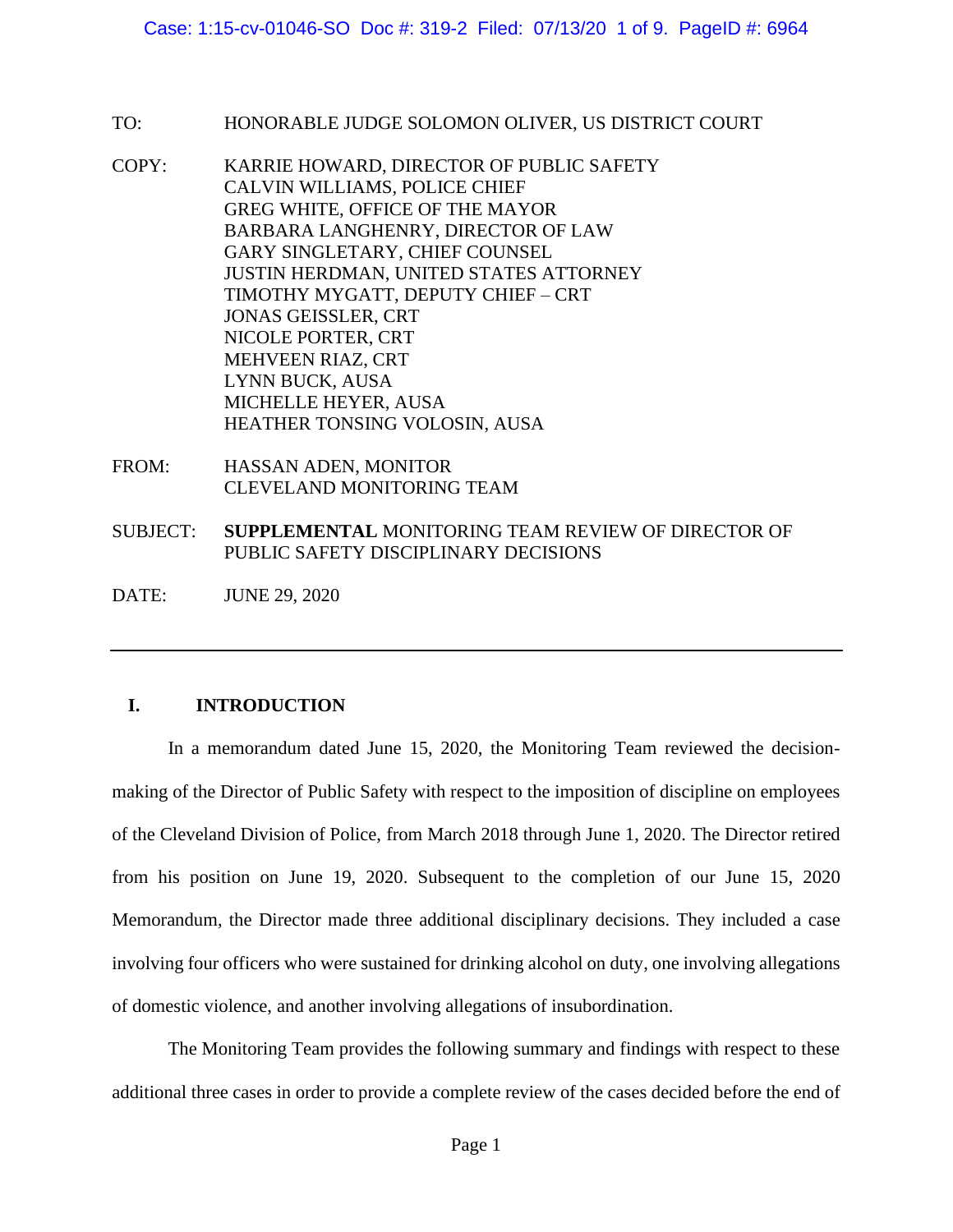# Case: 1:15-cv-01046-SO Doc #: 319-2 Filed: 07/13/20 2 of 9. PageID #: 6965

Director's tenure. As such, this is supplemental to our June 15, 2020 Memorandum and should be read in context.

# **Case No. 40:**

On September 29, 2019, four Cleveland Police Officers were "sustained" for engaging in the following acts: 1) consuming alcohol at the " $49<sup>th</sup>$  Street Tavern" in the City of Newburgh Heights while on duty (all officers); 2) submitting untruthful daily duty reports that reported the officers were at a different location than the 49<sup>th</sup> Street Tavern (all officers); 3) leaving the City and their patrol areas "without necessity and without permission;" (3 officers) 4) "engag[ing] in conduct, speech and acts that reasonably diminished the esteem of the Division" (all officers); 5) engaging in conduct that constituted "gross neglect of duty" (all officers); and 6) failing to act as a "role model" to a probationary officer (1 Field Training Officer).

One of the officers was a "Field Training Officer" (FTO) at the time of the offense. Another one of the officers was on probation and being trained by the FTO. The probationary officer told Internal Affairs that he felt pressured to consume the alcohol after his FTO ordered drinks for them both. All four officers accepted gratuitous alcohol drinks from a patron and consumed those drinks while on duty, in uniform and in full view of the public.

In letters dated June 17, 2020, the Director terminated the employment of all four officers identifying the following "aggravating factors" in all four letters: "[t]he consumption of alcohol on duty in uniform, diminishing the esteem of the Division, the existences of an actual or demonstrable risk of injury or harm to the public, *Brady-Giglio* concerns, and untruthfulness in duty report and otherwise, which carries a presumption of termination." In the letter relating to the Field Training Officer, the aggravating factor of "improper conduct while acting in the capacity of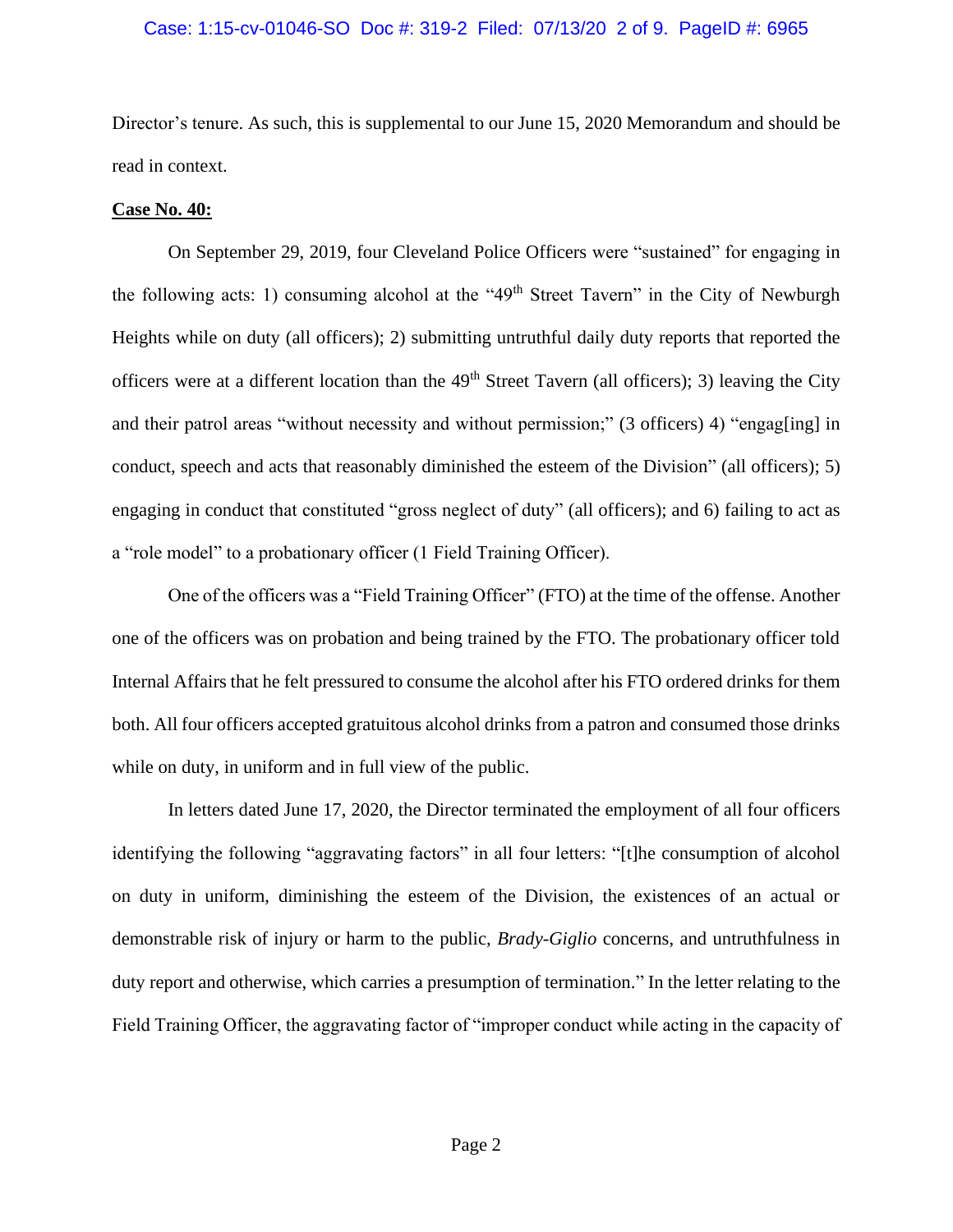# Case: 1:15-cv-01046-SO Doc #: 319-2 Filed: 07/13/20 3 of 9. PageID #: 6966

a Field Training Officer" was added. In addition, it was noted that the FTO had a prior 8-day suspension imposed against him for driving while under the influence.

Each of the disciplinary letters also contained the following language: "Evidence and testimony presented during the [pre-]disciplinary hearing illustrated the fact that you diminished the esteem of the Division, as well as violated the public's trust when you were seen drinking onduty, while in full uniform and accepting gratuitous drinks in full view of the public to whom you have an obligation to protect and serve. [After consuming alcoholic beverages, you left the tavern to answer a call for service. You then returned to the tavern to continue consuming more alcohol while on duty. $]$ <sup>1</sup> You intentionally falsified your daily duty report in an attempt to conceal your misconduct and location of drinking on duty. You also compromised your ability to testify in court. Pursuant to the Disciplinary Guidance General Police Order 1.7.06 [made effective on August 12, 2019], falsifying documents carries a presumption of termination."

The terminations imposed by the Director followed the guidelines of the Disciplinary Matrix, as the officers filed false daily duty reports and other Group III violations, which raised issues and concerns regarding the officers' overall credibility and their ability to testify in future cases. In addition, all of the allegations were appropriately classified as "Group III" violations, given the seriousness of the underlying acts and according to the definition of a Group III offense contained in the disciplinary matrix. Finally, the Monitoring Team noted that the Director provided an explanation in each of the letters for his rationale, in compliance with the Monitoring Team's prior request as described in our June 15, 2020 Memorandum.

Some arguable mitigating factors (such as the pressure felt by the probationary officer, whether accepted or rejected as mitigating) should have been addressed, as well as why the

<sup>&</sup>lt;sup>1</sup> The bracketed language was included in the verbiage of three of the disciplinary letters.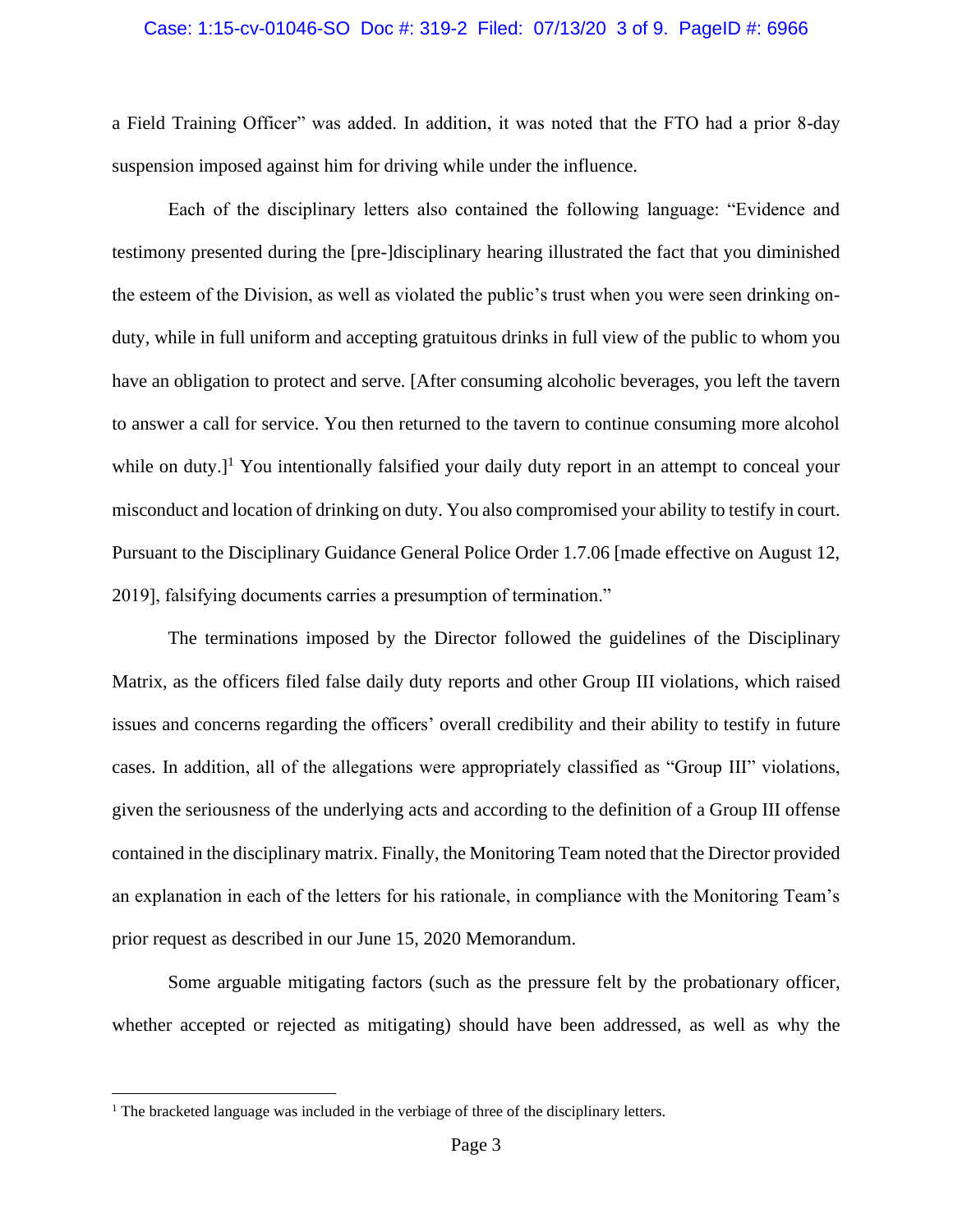# Case: 1:15-cv-01046-SO Doc #: 319-2 Filed: 07/13/20 4 of 9. PageID #: 6967

aggravating factors outweighed any mitigating factors. The Monitoring Team also questions why the probationary officer was not terminated from his employment by the Division while he was on probation<sup>2</sup> instead of waiting to handle the case through the normal disciplinary process; such an approach does not deny the employee due process, but instead appropriately frames the level of process that is due to probationary employees.

# **Case No. 41:**

In a letter dated June 18, 2020, the Director sustained a CDP Sergeant for a total of eleven specifications for multiple instances of insubordination, including: in August and October, 2018, disobeying direct orders regarding the submission of secondary employment requests and requests for clarification regarding being precluded from working secondary employment (two specifications involving at least 23 separate violations); in November 2018, submitting a daily duty report "that contained inaccurate statements, representations and inflammatory language;" circumventing the chain-of-command by directly e-mailing the Traffic Commissioner regarding his compliance with verbal and written instructions; in April 2019, making insubordinate statements to a superior, sending an "insubordinate" email containing "false and derogatory [statements]" and making "disparaging and offensive comments" regarding the Traffic Commissioner (4 separate allegations); in August 2019, taking an aggressive stance to a supervisor and refusing orders to de-escalate the situation; in August, 2019, damaging an OPS complaint form and making statements inconsistent with the evidence relating to how the complaint form was damaged; in February and June 2019 making hundreds of public records requests, during his shift of duty, over a period of more twelve hours; and, in January 2019, failing to report misconduct to superiors.

<sup>&</sup>lt;sup>2</sup> The officer was hired on November 26, 2018 and was on probation until that same date in 2019, almost two months after the date of the violation.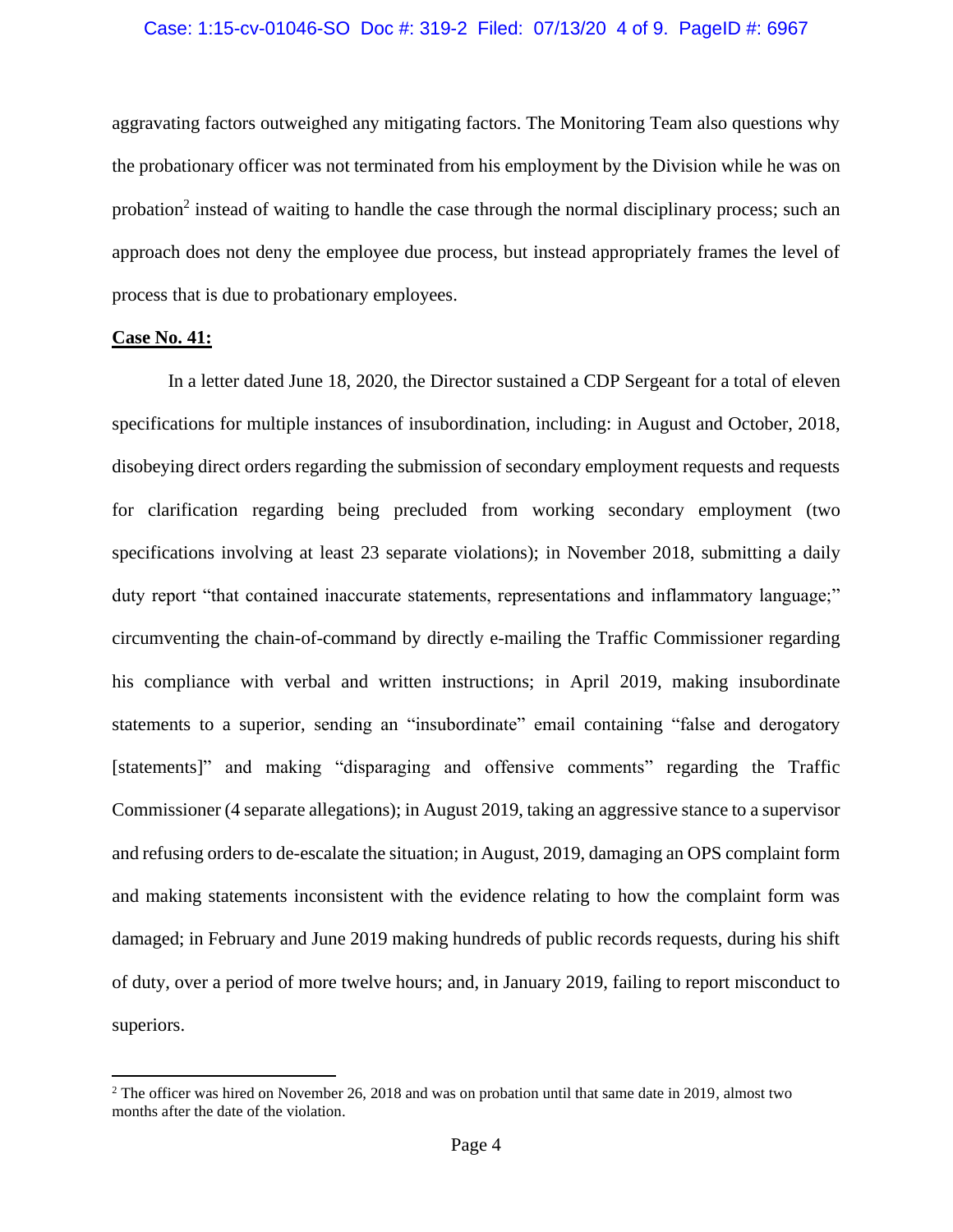# Case: 1:15-cv-01046-SO Doc #: 319-2 Filed: 07/13/20 5 of 9. PageID #: 6968

The Director imposed a 20-day suspension without pay, for a first offense Group III violation with aggravating circumstances, to include "Multiple Group I, II, and III violations…and multiple occurrences involving the same incidents." The Director found that the aggravating factors outweighed the mitigating factors; as such, the disciplinary matrix called for a 13 to 30 day suspension without pay and/or demotion or termination, but did not adequately address the multiple instances of insubordination, allegations of workplace violence and false statements made during the course of the Sergeant's employment in reaching his conclusion.

#### **Case No. 42:**

On June 27, 2019, an off-duty CDP Homicide Detective became involved in a physical altercation with his 20-year-old daughter wherein she alleged that he physically injured her. The off-duty Detective was arrested for domestic violence and was eventually sustained by the Division for two specifications: 1) engaging in acts that "constitute the crime of domestic violence in violation of ORC Section 2919.25, in the you [] did knowingly cause or attempt to cause physical harm [to wit: Mild Buckle Fracture of the Distal End of the radius (right forearm/wrist) to a family [adult daughter] or household member, all in violation of the Manual of rules, Rule 2.01. [Group III violation]" and 2) getting "into a verbal and physical altercation with your adult daughter []. Subsequently, and still on June 27, 2019, you [] were arrested and charged with Felonious Assault. On March 13, 2020, you did plea no contest and you were found guilty of Disorderly conduct, in violation of O.R.C. Section 2911.11(A)(4) in the Cuyahoga County Court of Common Pleas…A violation of Disorderly Conduct is a Fourth Degree Misdemeanor. All in violation of the Manual of rules, Rules 2.01. [Group II violation]."

In a letter dated June 18, 2020, the Director imposed discipline in the form of a 20-day suspension without pay. The Director found aggravating circumstances to include that the victim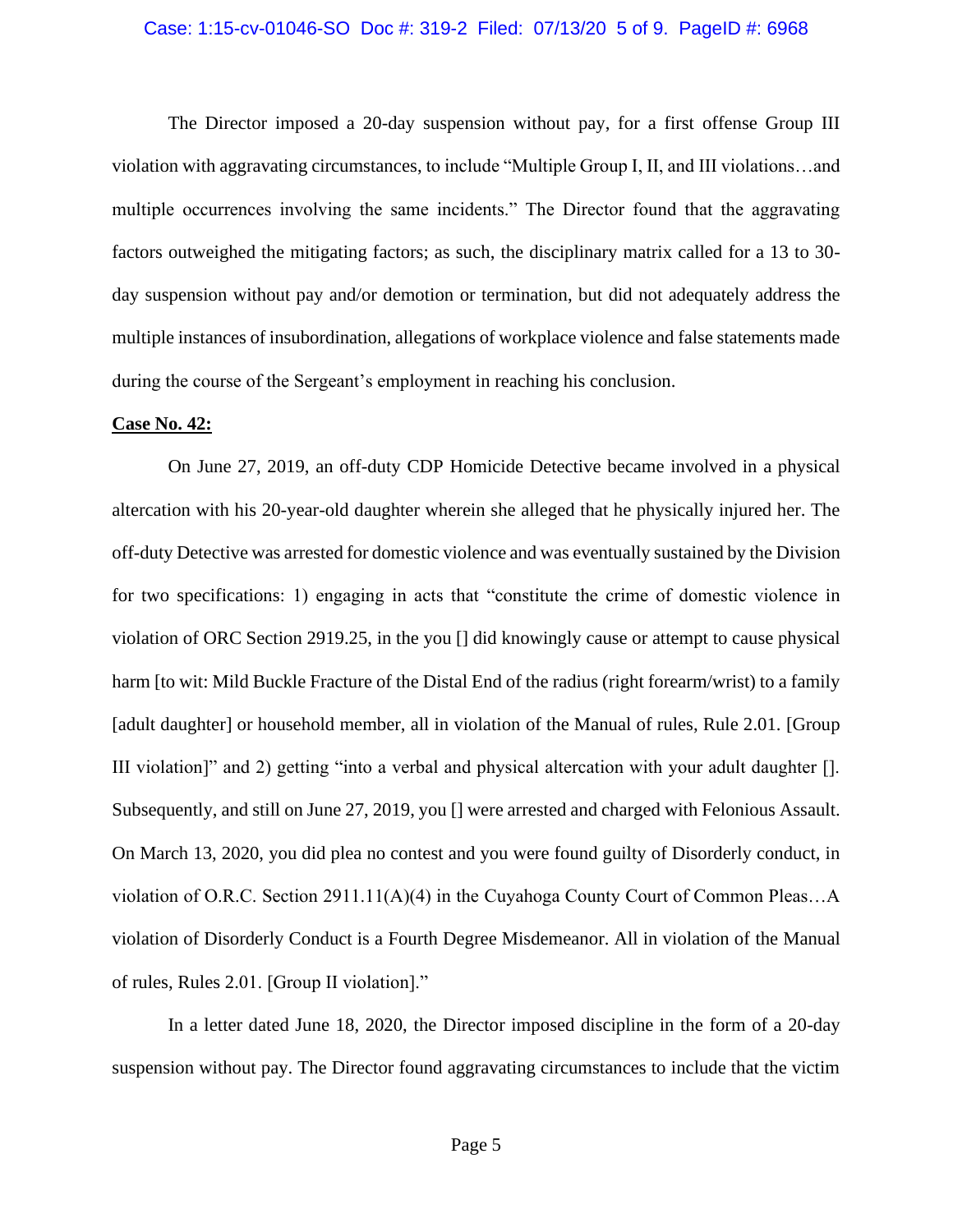# Case: 1:15-cv-01046-SO Doc #: 319-2 Filed: 07/13/20 6 of 9. PageID #: 6969

was a family member and that the victim was physically injured. The disciplinary letter noted that the Detective had been suspended from duty, without pay, since the time of the incident. The Director also made a finding that there was a mitigating circumstance that was identified by text messages, sent by the victim to the Detective "establishing evidence of a toxic relationship between your daughter and you." The Director specifically referenced "the words used by the daughter, which many may believe are vile and may constitute a threat." The Director also noted that the Detective had "no active discipline" as mitigation. Even so, he concluded that the aggravating factors outweighed the mitigating factor[s]. The Director also referred the Detective to the "Ease at Work" program and to "receive employment related counseling as to the impact between the stressors faced by police and their work and its impact on the family."

Given the Director's finding that the case involved a Group III violation where the aggravating factors outweigh the mitigating factors, the disciplinary matrix called for a 13 to 30 day suspension without pay and/or demotion or termination.

As previously requested by the Monitoring Team, the disciplinary letter provided the rationale for the Director's decision. Based on that rationale, the Monitoring Team questions the analysis of the daughter's text messages to her father as a possible mitigating factor. Although they were certainly insulting, the only threat made in the text messages was to "tell everyone what you did," and to publicize the Detective's acts via Cleveland.com and the CDP's Facebook page. The suggestion that the "toxic relationship" - purportedly shown by uncorroborated and undated text messages between the Detective and the victim – could somehow have mitigated his misconduct is unpersuasive. It also fails to recognize the significant restraint and enormous responsibility bestowed upon law enforcement officers. Heated exchanges via text messages, or otherwise,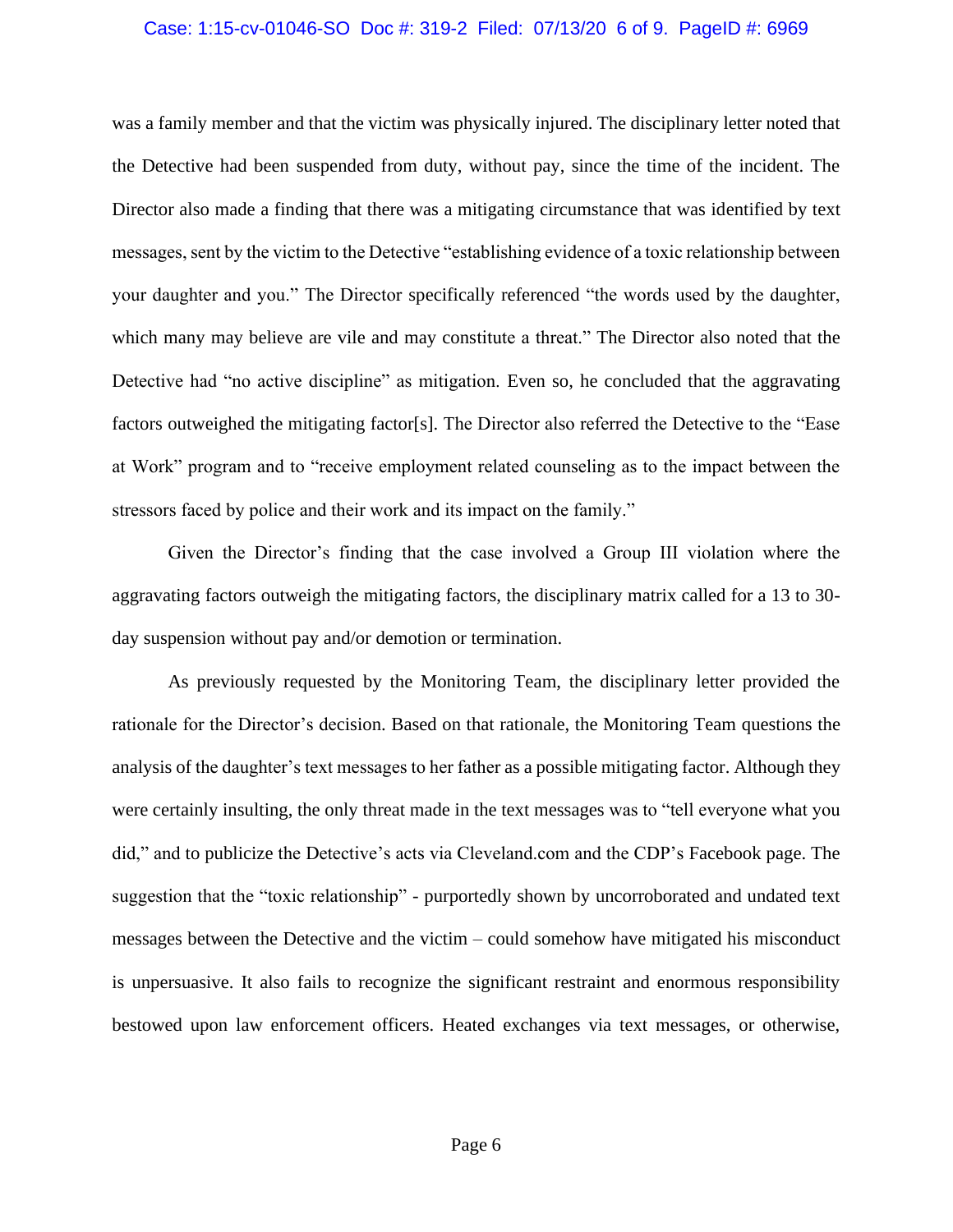# Case: 1:15-cv-01046-SO Doc #: 319-2 Filed: 07/13/20 7 of 9. PageID #: 6970

should not be seen as possible mitigation for a physical encounter, and should not have been considered as such by the Director.

In addition, the Director should have addressed<sup>3</sup> the issue of the Detective lying to Internal Affairs given that he was sustained for causing injury to his daughter. Specifically, the subject officer denied injuring his daughter to Internal Affairs and claimed that she must have injured herself prior to his altercation with her or after she had left his residence. This integrity-related violation was implicit in the Director's findings and should have been considered an additional factor in aggravation. It also should be noted that the finding that the Detective committed domestic violence resulting in a physical injury to his daughter should have resulted in a finding that the Detective committed either a serious misdemeanor (or even a felony offense)<sup>4</sup> which, under the matrix could have justified the termination of his employ as a police officer.

Further, the Monitoring Team questions a decision made by CDP command staff to delay the imposition of discipline until the Detective was able to obtain a different resolution of his criminal case, with the specific intent to avoid his termination from the employ of the CDP.

Specifically, on September 30, 2019, the Detective plead "no contest" to "Disorderly Conduct," a violation of O.R.S. 2917.11(A)(1) a Fourth Degree Misdemeanor. That section makes it a crime for any person to "recklessly cause inconvenience, annoyance, or alarm to another by…engaging in fighting, in threatening harm to persons or property, or in violent or turbulent behavior." The Detective was sentenced to a suspended term of 30 days in jail, put on 12 months "Community Control/probation," required to participate in an anger management program and ordered to have no contact with the victim.

<sup>3</sup> Possible actions could have included referring the case back to IA for additional investigation or finding that dishonesty during the investigation was an aggravating factor in the case.

<sup>4</sup> The discipline matrix requires an officer to be terminated for any "felony offense." A felony conviction is not required in order for the termination requirement to be met.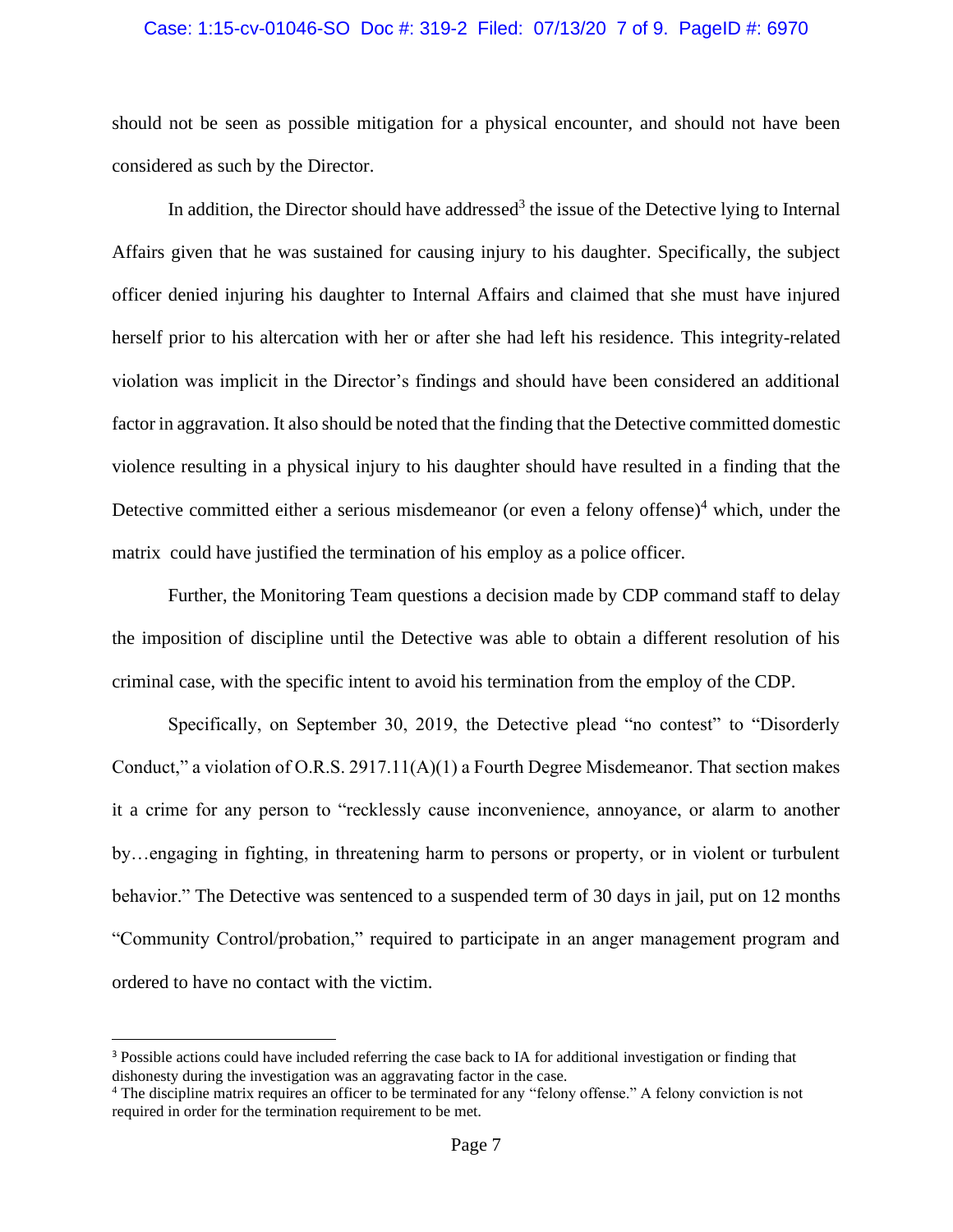# Case: 1:15-cv-01046-SO Doc #: 319-2 Filed: 07/13/20 8 of 9. PageID #: 6971

Internal Affairs was advised on November 22, 2019, that the Detective's conviction would, in fact, incur the federal imposed disability against carrying a firearm that is established by federal law (18 USD  $922(g)(9)$ ). As such, the Detective would be precluded from further service as a police officer, requiring his termination from the employment of the CDP. Instead of having the case forwarded at that time to the Director for adjudication, the case was instead suspended pending further action on the part of the Detective's lawyer.

On January 20, 2020, the Detective's lawyer filed a motion to withdrawal his plea due to his lack of awareness of the consequences of the plea. That motion was ultimately granted on March 13, 2020 and the Detective plead guilty to a different subsection of 2917.11; subsection (A)(4), which makes it a crime for a person to: "recklessly cause inconvenience, annoyance, or alarm to another by…[h]indering or preventing the movement of persons on a public street, road, highway, or right-of-way, or to, from, within, or upon public or private property, so as to interfere with the rights of others, and by any act that serves no lawful and reasonable purpose of the offender." Internal Affairs served a charge letter in this case on April 27, 2020 only after the change-of-plea was granted. The pre-disciplinary hearing occurred on May 5, 2020.

At the very least, there is a reasonable inference that the Division engaged in efforts to benefit an officer who was convicted of a disqualifying event in an attempt to save that officer from the termination of his employment with the CDP<sup>5</sup>. This, even with an officer who was identified by the Court as having anger management issues. As noted in a prior Monitoring Team report wherein the Director failed to terminate an officer for lying to support an arrest for felony assault, the Monitoring Team is concerned that the actions taken by the Division in this case: using

<sup>5</sup> While the guilty plea would have been dispositive on the outcome of the discipline process, the withdrawal of the plea did not bind the decision-making of the Division. In this matter, the officer was originally charged with, and the facts generated during the internal investigation support that he committed, a felony-level offense.